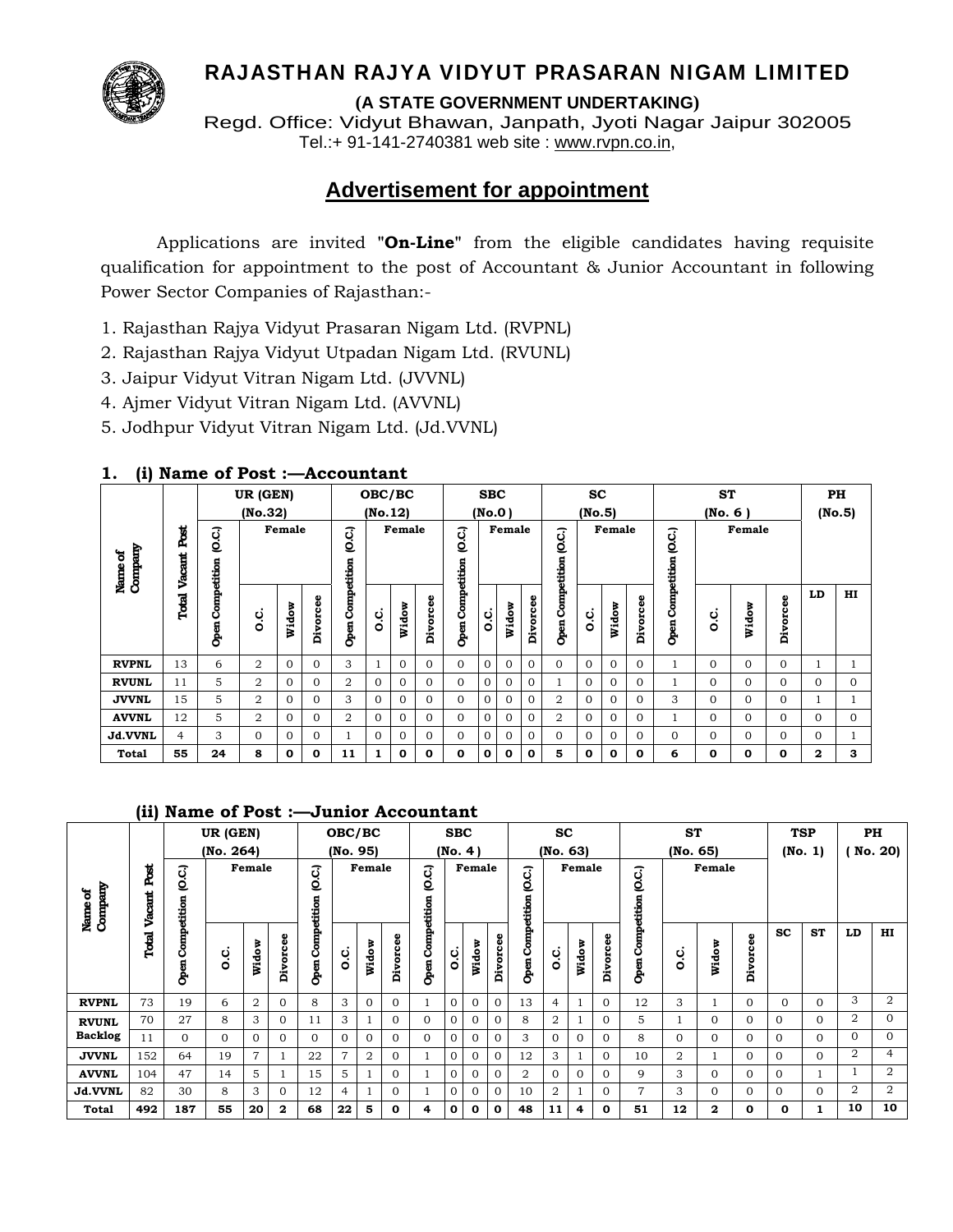Number of vacancies indicated above may increase/decrease at the discretion of RVPNL, RVUNL & 3 Discoms depending upon requirement and availability or non availability of vacancies due to one or another reason(s). No notification/corrigendum shall be issued for any such change.

### **Note: -**

- 1. A candidate wish to apply for both the posts, is required to fill up two separate application forms for each post with separate application fee.
- 2. Application will be submitted only through ONLINE. Applications submitted through any other mode than ONLINE will not be accepted.
- 3. For the post reserved for persons with disability (PWD), disabilities are defined as under:-
	- LD- Locomotor Disability
	- HI- Hearing Impairment

The person suffering from disability of one leg, one arm, muscular weakness, physically tired and ordinary disability in walking are entitled to get reservation for these posts under Locomotor Disability (LD) category. The persons having disability of partly deaf will be considered eligible under Hearing Impairment (HI) category. A candidate having not less than 40% of any disability as certified by the authorized Medical Authority under the rules, will only by considered as persons with disabilities.

| <b>Name of Company</b>                   | Field                          | <b>Area of Operation</b>                                                                                                                                                                                                   |
|------------------------------------------|--------------------------------|----------------------------------------------------------------------------------------------------------------------------------------------------------------------------------------------------------------------------|
| Raj. Rajya Vidyut<br>Prasaran Nigam Ltd. | Transmission of<br>Electricity | Entire Rajasthan                                                                                                                                                                                                           |
| Raj. Rajya Vidyut<br>Utpadan Nigam Ltd.  | Generation of<br>Electricity   | Entire Rajasthan, Main Generating Plants are.<br>located at Kota, Suratgarh, Giral (Barmer),<br>Ramgarh (Jaisalmer), Banswara, Chhabra,<br>Jhalawar & Dholpur. Besides at Coal Mining<br>site at Ambikapur (Chhattisgarh). |
| Jaipur Vidyut Vitran<br>Nigam Ltd.       | Distribution of<br>Electricity | Dausa, Alwar, Bharatpur, Dholpur,<br>Jaipur,<br>Madhopur, Tonk, Karauli,<br>Sawai<br>Kota,<br>Jhalawar, Baran & Bundi.                                                                                                     |
| Ajmer Vidyut Vitran<br>Nigam Ltd.        | Distribution of<br>Electricity | Ajmer, Sikar, Jhunjhunu,<br>Bhilwara,<br>Chittorgarh, Udaipur, Banswara, Dungerpur,<br>Pratapgarh, Rajsamand & Nagaur                                                                                                      |
| Jodhpur Vidyut<br>Vitran Nigam Ltd.      | Distribution of<br>Electricity | Jodhpur, Bikaner, Pali, Sirohi,<br>Churu,<br>Jaisalmer,<br>Hanumangarh, Sriganganagar,<br>Jalore & Barmer.                                                                                                                 |

# **2. Area of Operation**

**Before filling up application form the candidate should choose carefully name of any one company, in which he/she wish to apply. No second option will be provided to change the Company.**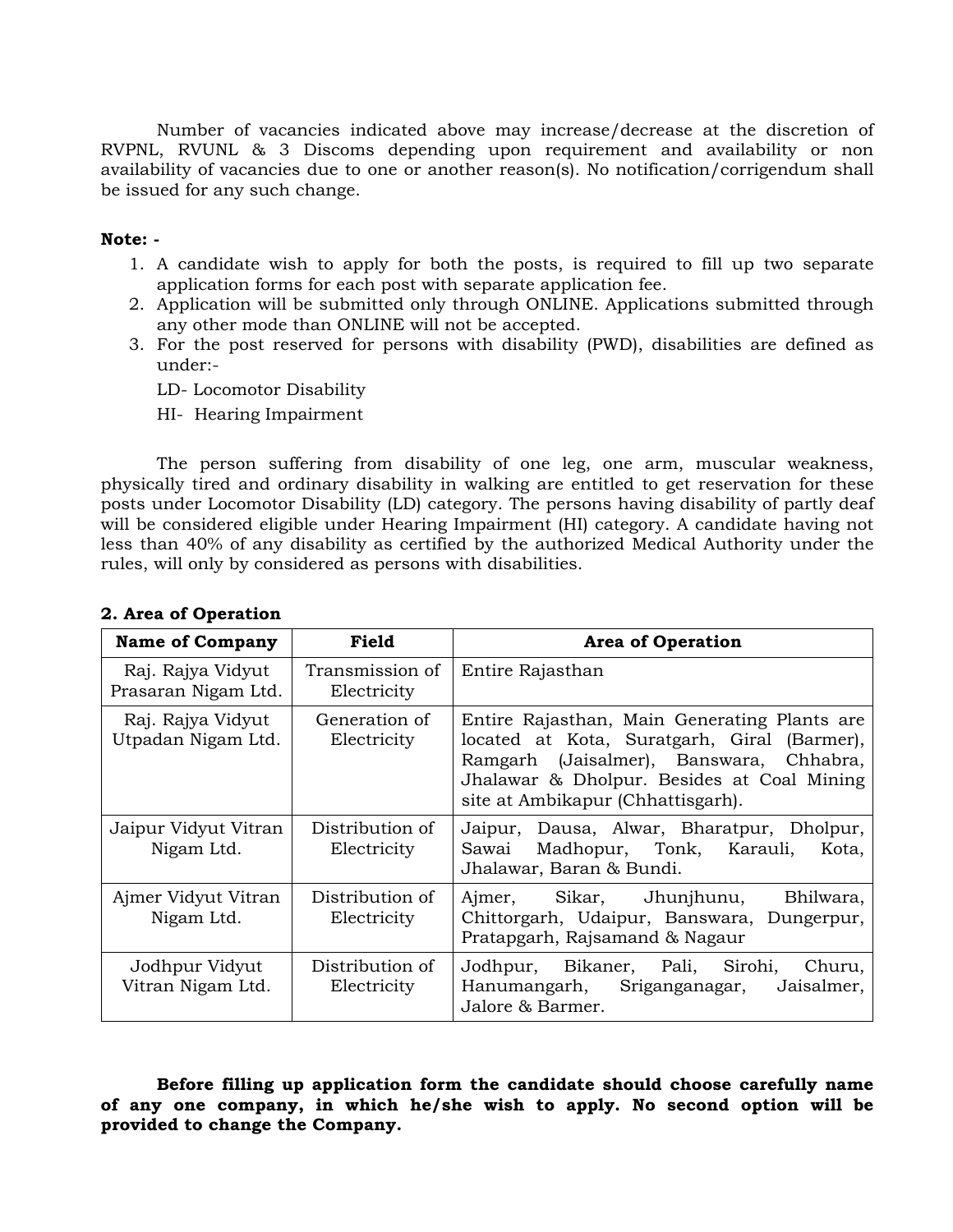# **3. Educational qualification:-**

| <b>Name of Post</b>             | <b>Educational Qualification</b><br>(as on last date fixed for ONLINE submission of application)                                                                                                                                                                                                                                                          |  |  |  |  |  |  |  |  |
|---------------------------------|-----------------------------------------------------------------------------------------------------------------------------------------------------------------------------------------------------------------------------------------------------------------------------------------------------------------------------------------------------------|--|--|--|--|--|--|--|--|
| Accountant/Junior<br>Accountant | The candidate must hold a Graduation Degree in Commerce from a<br>University established by Law in India                                                                                                                                                                                                                                                  |  |  |  |  |  |  |  |  |
|                                 | <b>OR</b>                                                                                                                                                                                                                                                                                                                                                 |  |  |  |  |  |  |  |  |
|                                 | CA/ICWA                                                                                                                                                                                                                                                                                                                                                   |  |  |  |  |  |  |  |  |
|                                 | <b>OR</b>                                                                                                                                                                                                                                                                                                                                                 |  |  |  |  |  |  |  |  |
|                                 | MBA (Finance).                                                                                                                                                                                                                                                                                                                                            |  |  |  |  |  |  |  |  |
|                                 | <b>Note:</b> - Recognized Degree of MBA(Finance) of a University established by Law<br>in India OR approved by All India Council for Technical Education<br>(AICTE) OR by the Distance Education Council (DEC) must be of<br>minimum two years duration. It includes two years PG Diploma in<br>Business Management declared equivalent to MBA (Finance). |  |  |  |  |  |  |  |  |

# **Note: Only those candidates will be eligible to fill application form, who possess requisite educational qualification on the last date of ONLINE submission of application.**

### **4. Age:-**

The candidate must have attained the age of 18 years and must have not attained the age of 35 years as on the last date of online submission of Application.

### **Relaxation in Age (wherever applicable):–**

- A. 5 years relaxation in maximum age shall be allowed to Male candidates of SC/ST/OBC/BC/SBC and Female candidates of UR(GEN) category.
- B. 10 years relaxation in the maximum age shall be allowed to Female candidates of SC/ST/OBC/BC/SBC category.
- C. Relaxation in Maximum age to PH candidates:-
	- (i) Belonging to General Category  **10 years** 10 years
	- (ii) Belonging to OBC/BC/SBC 13 years
	- (iii) Belonging to SC/ST Category 15 years
- D. Maximum Age limit for Ex-Serviceman category candidates will be 50 years. In case of Holders of Military/Cross/Chakra OR any other higher distinction, the age limit shall be relaxable further by 2 years.

# **Note:–**

- 1. The provisions of Age relaxation is non-cumulative i.e. relaxation may be claimed under any one provision, but relaxation admissible under any two clauses would not be clubbed.
- **2. There shall be no maximum age limit for In-service candidates of the Nigam. However, the benefit of maximum age limit for In-service candidates shall be allowed in his/her respective company only.**

### **5. Remuneration/Salary:-**

Selected Candidates will be initially engaged as "Probationer Trainee" for a period of two years and during the period of Probation Training Accountant (PT) will be paid fixed remuneration @ Rs. 13,050/- per month and Junior Accountant (PT) will be paid fixed remuneration @ Rs. 11,100/- per month. **After successful completion of probation training period, they will be fixed in the Running Pay Band (PB-2) of Rs.** 9300-34800 with Grade pay of Rs. 4200/- for Accountant and Rs. 3600/- for Junior Accountant.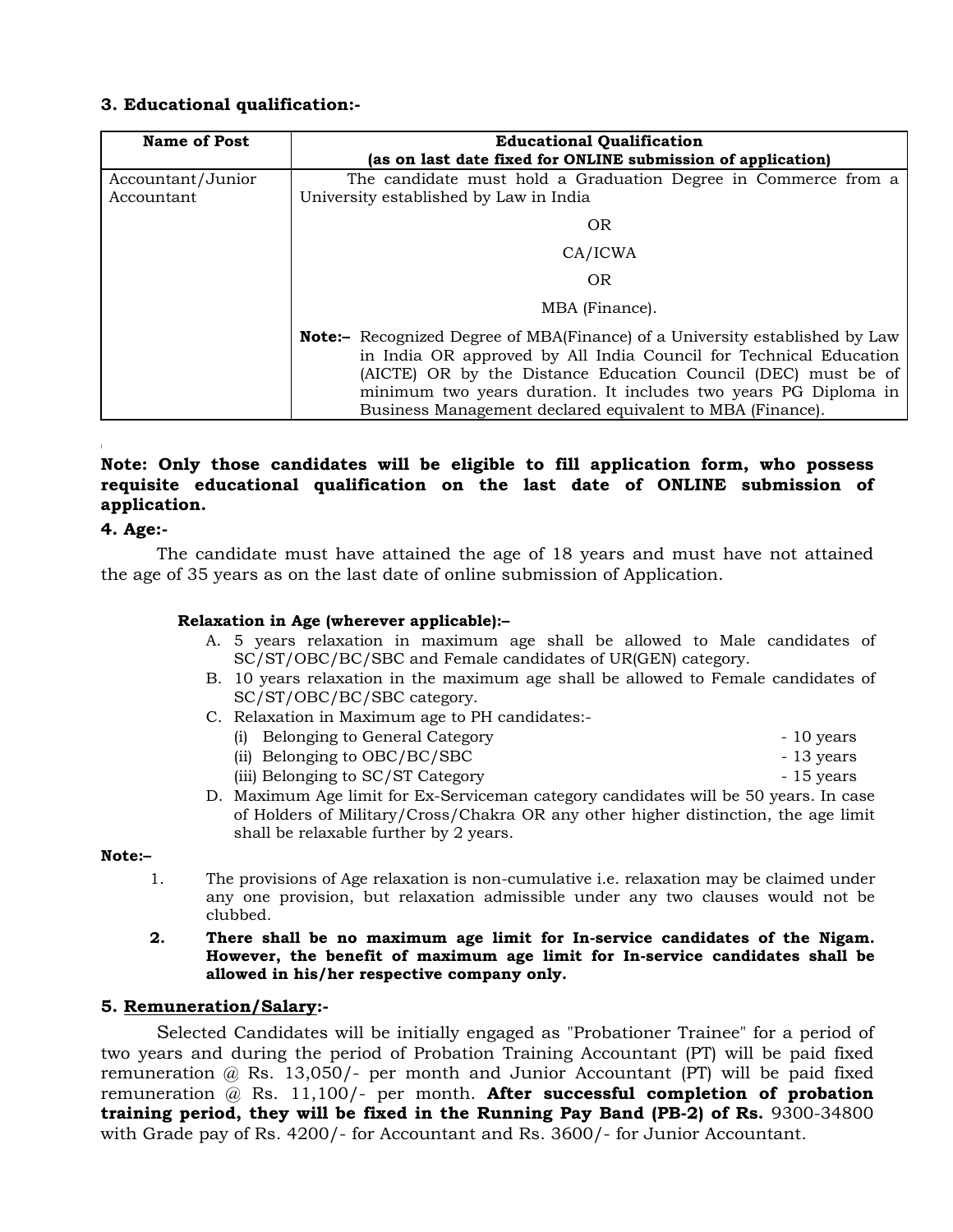#### **6. Selection Procedure:-**

 A common written competitive examination shall be conducted separately for each post for all the 5 Power Sector Companies. A candidate can apply for one Company for one post. If a candidate applies for both the posts i.e. Accountant and Jr. Accountant then he/she will have to submit separate application form with separate application fee for each post. For the post of Accountant, the examination shall be conducted for all the 5 Power Companies on the same date & time, as such a candidate can appear in examination for only one company. The same procedure will be applicable for the post of Junior Accountant. For each examination, there shall be one question paper consisting of 2 parts:-

 **Part-A-''Accounting, Auditing and taxation'' and Part-B-''General English and General Awareness''.** The standard and they syllabus of the exam for Part-A shall be of Graduation Degree level and that of Part-B shall be a Secondary School Level.

| <b>Question Paper</b>     | Time  | Question | <b>Marks</b> | <b>Syllabus</b>                          |
|---------------------------|-------|----------|--------------|------------------------------------------|
| <b>Part-A</b> Accounting, |       | 100      | 300          | Corporate Accounting<br>i.               |
| Auditing & Taxation       |       |          |              | Income tax<br>ii.                        |
|                           |       |          |              | iii.<br>Cost accounting                  |
|                           |       |          |              | Theory and Practice of Auditing<br>iv.   |
|                           |       |          |              | Management Accounting, Advanced<br>V.    |
|                           |       |          |              | Accounting,<br>Cost<br>Cost<br>&         |
|                           |       |          |              | Management<br>Audit,<br>Computer         |
|                           |       |          |              | Application in Accounting, Taxation      |
|                           |       |          |              | and<br>practice,<br>Advanced<br>Law      |
|                           | 3     |          |              | Financial Accounting.                    |
| <b>Part-B</b><br>General  | Hours | 100      | 100          | <b>General English</b>                   |
| English $\&$<br>General   |       |          |              | Comprehension of given passages.<br>i.   |
| Awareness                 |       |          |              | Vocabulary<br>11.                        |
|                           |       |          |              | iii.<br>English Grammar                  |
|                           |       |          |              | <b>General Awareness</b>                 |
|                           |       |          |              | <b>Current Affairs</b><br>$\mathbf{1}$ . |
|                           |       |          |              | ii.<br>General Science                   |
|                           |       |          |              | iii.<br>Geography & Natural Resources    |
|                           |       |          |              | Agriculture<br>and<br>Economic<br>iv.    |
|                           |       |          |              | Development                              |
|                           |       |          |              | History and culture.<br>v.               |

 Question paper will be in Hindi and English language, except for the items on English language. Question paper shall consist of objective type questions with 5 options to answer each question. In Part-A each question will carry three marks and in Part-B each question will carry one mark. For each right answer of Part-A three marks and for Part-B one mark shall be assigned. There shall be no negative marking. Selection of candidates will be based exclusively on the merit to be prepared category wise for each company on the basis of marks secured in written competitive examination.

 In Part-B, the questions on General Awareness shall be asked to adjudge knowledge of candidates with special reference to Rajasthan.

 Unreserved category candidates will have to acquire minimum 50% marks in each part of question paper. For the candidates belonging to SC/ST/OBC/BC/SBC/PH category and for all female candidates, it will be 40%.

#### **7. Preparation of Merit:—**

 There shall be no interview. Merit of All eligible candidates shall be drawn category wise separately for each company for each post on the basis of Marks secured by them in the written competitive examination.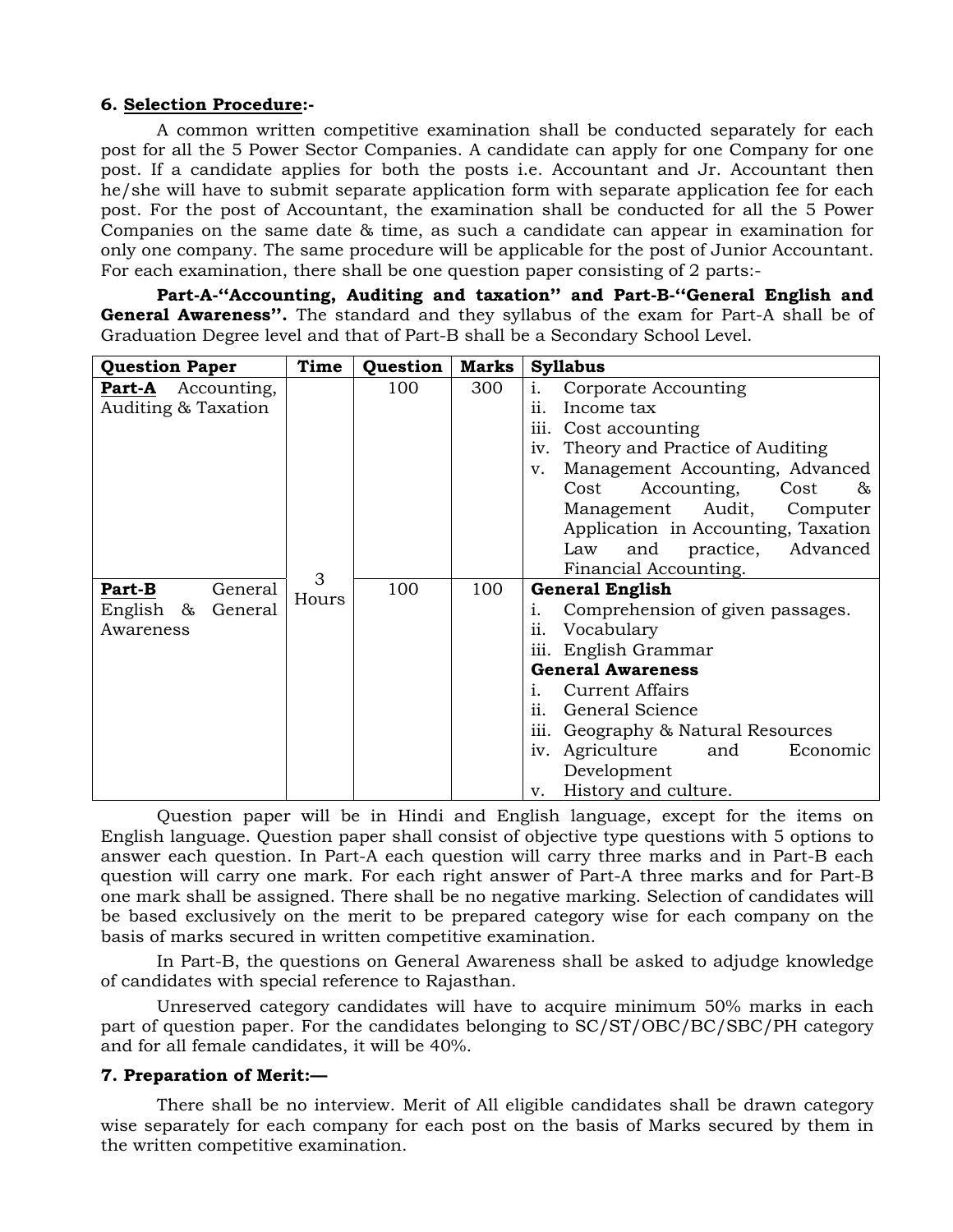In case two or more candidates acquire same merit position, then their date of birth shall be deciding factor to determine their merit, i.e. the elder candidate shall be placed higher in the merit-list.

Candidates, upto two times of vacancies of each category in order of merit shall be called for verification of original documents by the respective Company/Nigam.

# **8. Reservation: -**

- 1. Reservation for SC/ST/OBC/BC/SBC/PH/Female categories shall be as per rules.
- 2. Reservation of vacancies for women candidates is Horizontal. Reservation to widow & divorcee female candidates shall be given as per rules.
- 3. **Reserved category candidates should belong to one of the categories notified for the Rajasthan State as SC or ST or OBC/BC/SBC of Non-creamy layer. Caste certificates issued in the prescribed format by the appropriate Competent Authority of Rajasthan State only will be considered as valid for availing the benefit of reservation, including relaxation in Application fee. Married Female candidates of SC and ST Categories should produce caste certificate issued with the name & residence of their father/mother and not with the name & residence of their husband.**
- 4. OBC/BC/SBC category candidates of Non-creamy layer should produce certificate issued in the prescribed format by the appropriate Competent Authority of **Rajasthan State only** issued within the **last twelve (12)months** to be reckoned from the last date of online submission of Application clearly indicating that they do not belong to the "Creamy Layer". The OBC/BC/SBC category Certificate of Noncreamy layer of a married female candidate must be based on the name, residence and income/wealth of her parents and not on the basis of the name, residence & income/wealth of her husband.
- 5. Candidates not fulfilling the above criteria should apply as UR (GEN) category candidates and should also deposit Application fee accordingly.

# **9. General Conditions:-**

- 1. Before filling up application form, the candidate should choose name of any one company, in which he/she wish to apply. No second option will be provided to change the company.
- 2. No candidate shall be eligible for appointment to the service who has more than two children on or after 01.06.2002.

 Provided that the candidate having more than two children shall not be deemed to be disqualified for appointment so long as the number of children he/she has on 1st June, 2002 does not increase.

 Provided further that where a candidate has only one child from earlier delivery but more than one child are born out of a single subsequent delivery, the children so born shall be deemed to be one entity while counting the total number of children.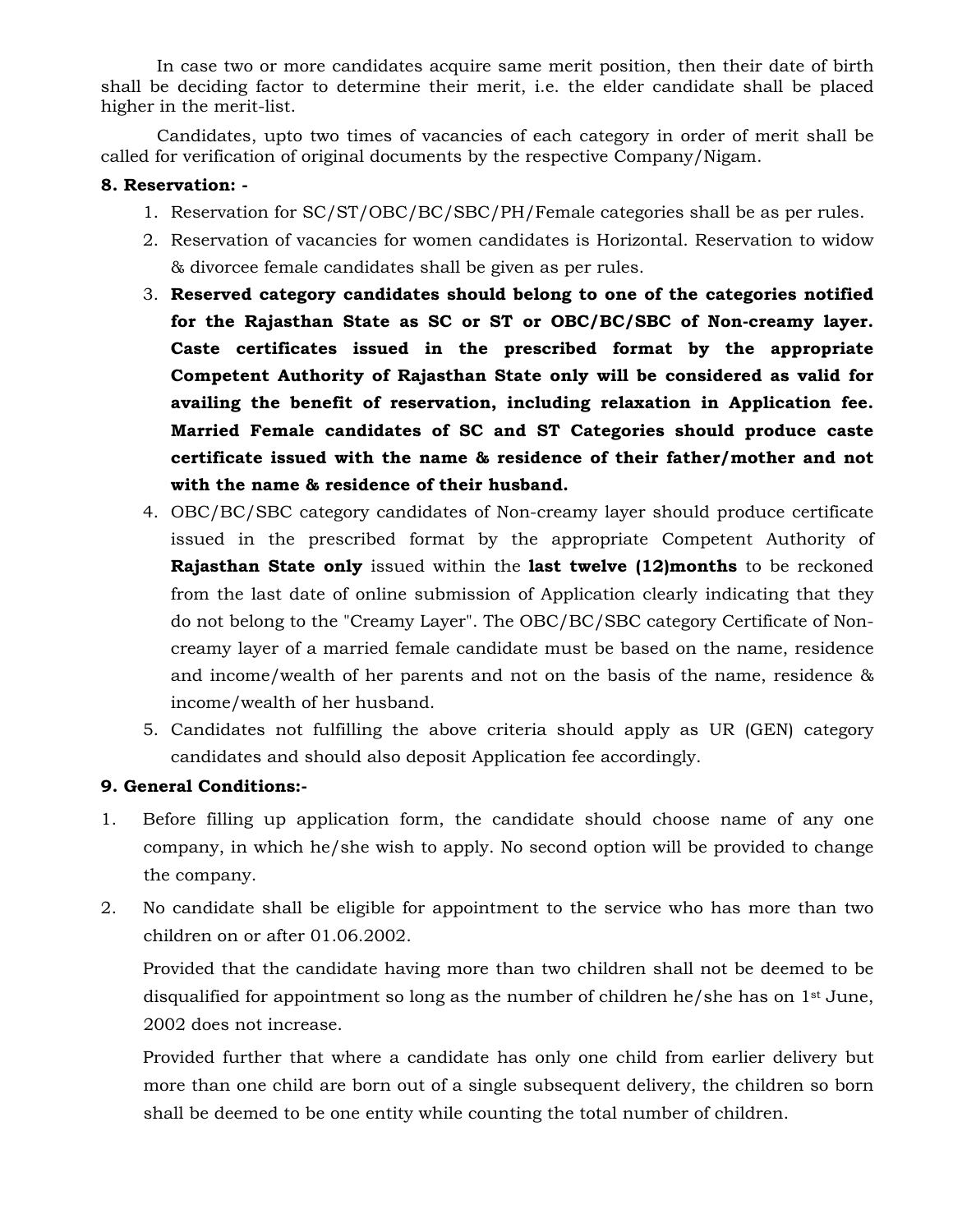Provided also that while counting the total number of children of a candidate, the child born from earlier delivery and having disability shall not be counted.

- 3. Married candidates are required to mention name of spouse in the Application while applying online.
- 4. No TA/DA will be paid to any candidate for appearing in the written competitive examination and/or for documents verification.
- 5. On appointment, all the selected candidates will be required to furnish a Bond and Surety in support thereof as per rules. All the terms & conditions prescribed for appointment as a Probationer Trainee shall also be applicable.
- 6. All candidates, except those already possessing one of the qualifications mentioned hereunder in the "computer" field, shall be required to acquire anyone of the following qualifications in Computer proficiency during two years of Probation Training period. If a candidate fails to do so, his/her Probation Training period shall be extended upto the maximum period of one year and in case he/ she fails to acquire the same in such extended period also, his/ her services shall be terminated:-
	- (i) "O" or Higher Level Certificate Course conducted by DOEACC under control of the Department of Electronics, Government of India.

#### **OR**

(ii) Computer Operator & Programming Assistant (COPA)/ Data Preparation and Computer Software (DPCS) certificate organized under National/State Council of Vocational Training Scheme.

### **OR**

(iii) Diploma in Computer Science/Computer Applications from a University established by Law in India or from an institution recognized by the Government.

### **OR**

(iv) Diploma in Computer Science & Engineering from a polytechnic institution recognized by the Government.

### **OR**

(v) Rajasthan State Certificate Course in Information Technology (RSCIT) conducted by Vardhaman Mahaveer Open University, Kota under control of Rajasthan Knowledge Corporation Limited.

### **OR**

(vi) CIC/CIT from IGNOU.

### **10. Verification of documents**:-

 For verification of documents, successful candidates limited to two time of the vacancies under each category for each posts shall be called strictly in order of Merit from the merit list so prepare for each company on the basis of above criteria. Documents verification will be done by the respective company/Nigam.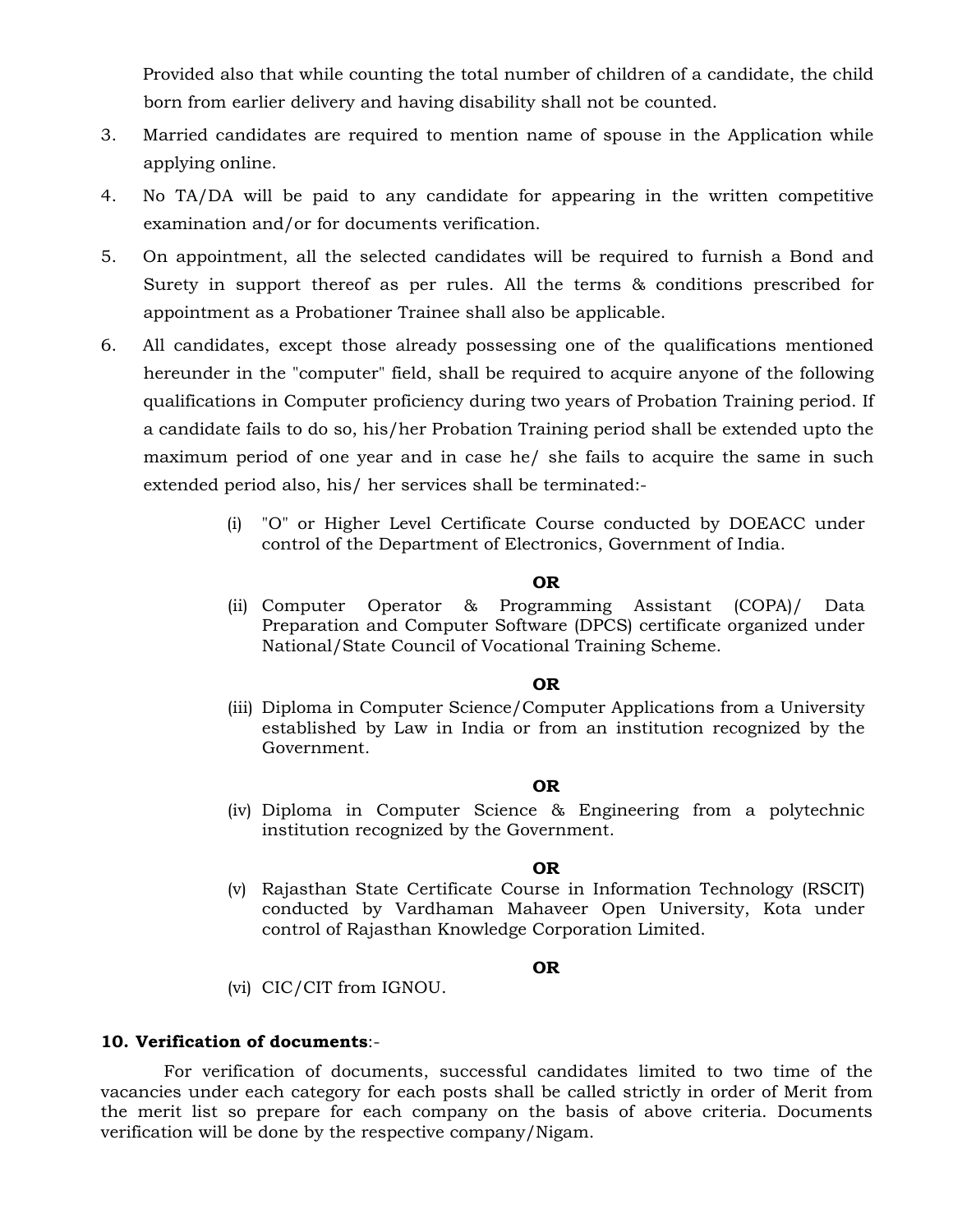It shall be mandatory for the candidates to appear with the following original documents alongwith self-attested one photo state copy of the same on the date specified for the purpose before the Committee or officer authorized by the C.M.D., for verification of his/her original documents:-

- (i) System Generated printout of Application with candidate's scanned photograph and signature.
- (ii) System generated 'FEE PAYMENT CHALLAN' in support of depositing the prescribed 'fee'.
- (iii) Certificate/ Marks-sheet of Secondary School Exam in which Date of Birth of the candidate is indicated.
- (iv) Degrees & Certificates of all Educational and Professional/ Higher qualification, along with Marks-sheets of all years/ semesters.
- (v) Certificate of SC /ST or OBC/BC/SBC of Non-creamy layer, as the case may be, issued by the concerned Competent Authority of Rajasthan State only (if applicable).
- (vi) Certificate of TSP, if belongs to TSP Area, issued by the competent authority.
- (vii) In case of Physically Handicapped candidates, Medical Certificate (indicating type & percentage of disability) issued by the concerned Competent Authority.
- (viii) Marriage Registration Certificate issued by the concerned Competent Authority or Affidavit (if married).
- (ix) In case of a widow, death certificate of her husband.
- (x) In case of Divorcee, Decree or certificate issued by the court granting divorce.
- (xi) In case of married, an affidavit clearly indicating name and date of birth of all children, including adopted and step children or an affidavit, if having no children.
- (xii) Certificate of TSP issued by the concerned Competent Authority, if the UR/OBC/BC/SBC/SC/ST category candidate is a bonafide resident of any one of the notified TSP Areas of Rajasthan.
- (xiii) An Affidavit on non-judicial stamp paper worth Rs. 10/- duly attested by Notary Public that no criminal case is pending against you in any Court and you have not been convicted in any criminal case. If you have been convicted or any criminal case is pending against you, the detail should be mentioned in the Affidavit.
- (xiv) Employment Certificate, if you are an existing employee of RVPN/RVUNL/ JVVNL/AVVNL/JDVVNL or anywhere in service. Candidates already employed with Govt. Departments/PSU/Autonomous Bodies will have to produce 'No Objection Certificate (NOC)' from the employer at the time of Joining Service, if offered appointment.
- (xv) All other documents, as per details given in the advertisement and/or call letter.

 In case a candidate does not appear for verification of documents, he/she would not be eligible for appointment and his/her candidature shall be rejected. No second opportunity shall be provided for verification of documents in any case.

### **11. Application Fee:**—Application fee payable is as under:—

| <b>Category</b>     | Rs. |         |
|---------------------|-----|---------|
| A. UR (GEN)         |     | $500/-$ |
| SC/ST/OBC/BC/SBC/PH |     | $300/-$ |

### **Note:-**

 1. Benefit of reserved posts is not admissible to creamy layer category of OBC/BC/SBC candidates. Thus, such candidates will be considered in UR (GEN) Category and shall deposit fee of Rs. 500/- through 'SYSTEM GENERATED FEE PAYMENT CHALLAN'.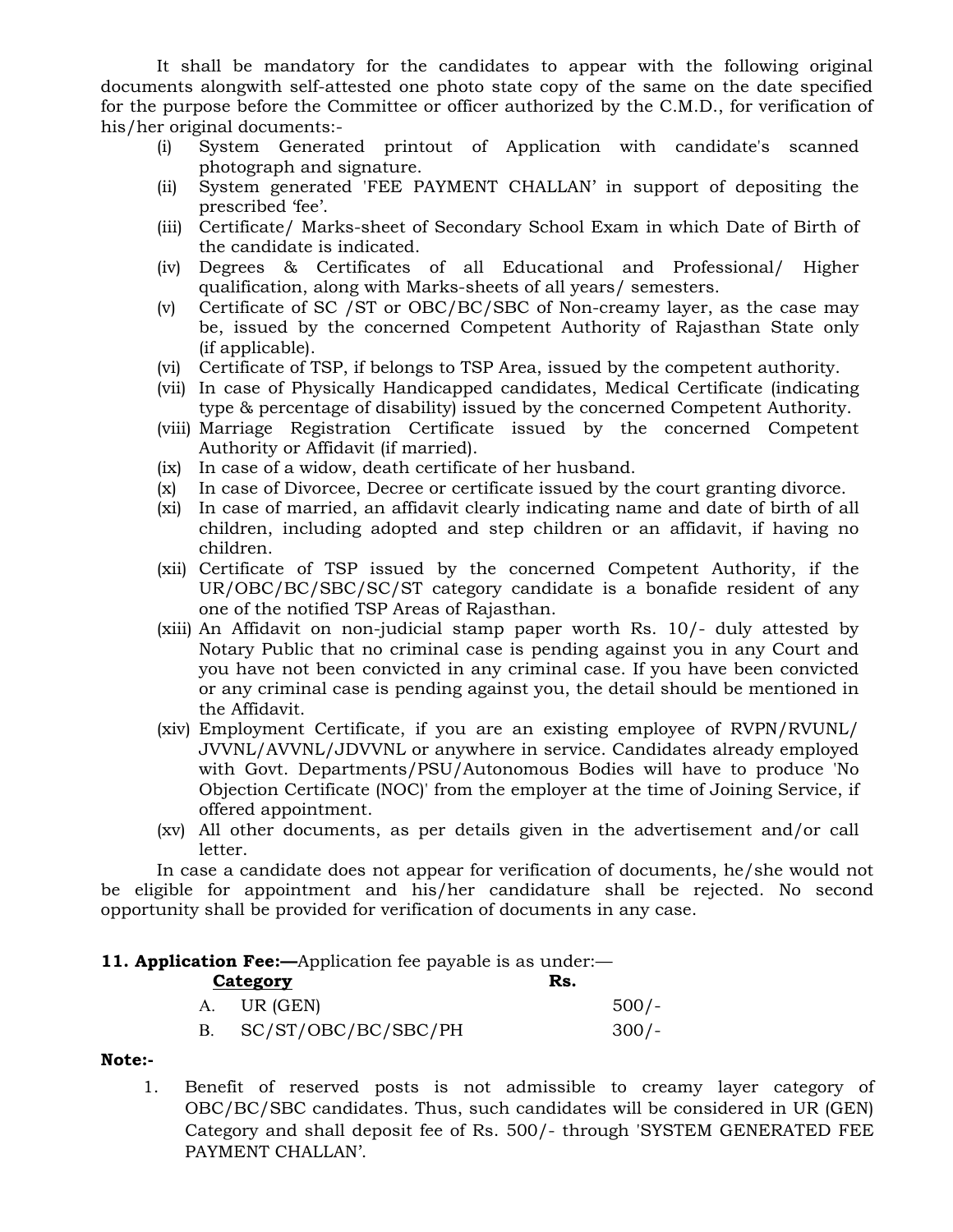- 2. Candidates of SC/ST/OBC/BC/SBC including Creamy layer or non-creamy layer belonging to other states shall be treated as UR(GEN) Category candidate. These candidates may apply under the UR(GEN) category by depositing Rs. 500/ through 'SYSTEM GENERATED FEE PAYMENT CHALLAN'.
- 3. Application fee once paid shall neither be refunded in any circumstances, nor it can be reserved for any other recruitment or selection.
- 4. A candidate wish to apply for both the posts i.e. Accountant & Junior Accountant, then he/she is required to deposit separate application fee for each post as prescribed above.
- 5. Application fee will have to be deposited in concerned Nigam's Bank Accounts Number as per following details:-

| <b>Name of Company</b>           |                | <b>Name of Post</b> | Power Jyoti<br>Account No. | <b>Bank Name</b>                 |
|----------------------------------|----------------|---------------------|----------------------------|----------------------------------|
| Rajasthan Rajya Vidyut Prasaran  | $\ddot{\cdot}$ | Accountant          | 61204048776                | State Bank of                    |
| Nigam Ltd.                       |                | Jr. Accountant      | 61204048798                | Bikaner<br>&<br>(SBBJ)<br>Jaipur |
| Rajasthan Rajya Vidyut Utpadan   | $\ddot{\cdot}$ | Accountant          | 61204592900                | in any Branch                    |
| Nigam Ltd.                       |                | Jr. Accountant      | 61204593404                |                                  |
| Jaipur Vidyut Vitran Nigam Ltd.  |                | Accountant          | 61204551362                |                                  |
|                                  |                | Jr. Accountant      | 61204551340                |                                  |
| Ajmer Vidyut Vitran Nigam Ltd.   | $\ddot{\cdot}$ | Accountant          | 61204731184                |                                  |
|                                  |                | Jr. Accountant      | 61204731106                |                                  |
| Jodhpur Vidyut Vitran Nigam Ltd. | $\ddot{\cdot}$ | Accountant          | 61204734061                |                                  |
|                                  |                | Jr. Accountant      | 61204734118                |                                  |

# **12. Procedure of Online Application:**

(i) For submitting Online Application (i.e. registering application) through website, candidates will have to possess a valid *"E-mail ID"*, which should be kept active for the entire duration of the recruitment process. No change in the E-mail ID shall be permissible.The various information in respect of this recruitment process will be intimated to the candidates, as and when required, through their E-mail ID only mentioned in their application. The candidate should not share/mention E-mail ID with or of any other person in any circumstances.

 Nigam will not be responsible for bouncing back of any E-mail/SMS sent to a candidate.

(ii) All eligible candidates are required to apply online on any of the following websites upto 14.11.2013:-

| Company      | Website             |
|--------------|---------------------|
| <b>RVPNL</b> | www.rvpn.co.in      |
| <b>RVUNL</b> | www.rvunl.com       |
| <b>JVVNL</b> | www.jaipurdiscom.in |
| <b>AVVNL</b> | www.avvnl.com       |
| Jd.VVNL      | www.jdvvnl.com      |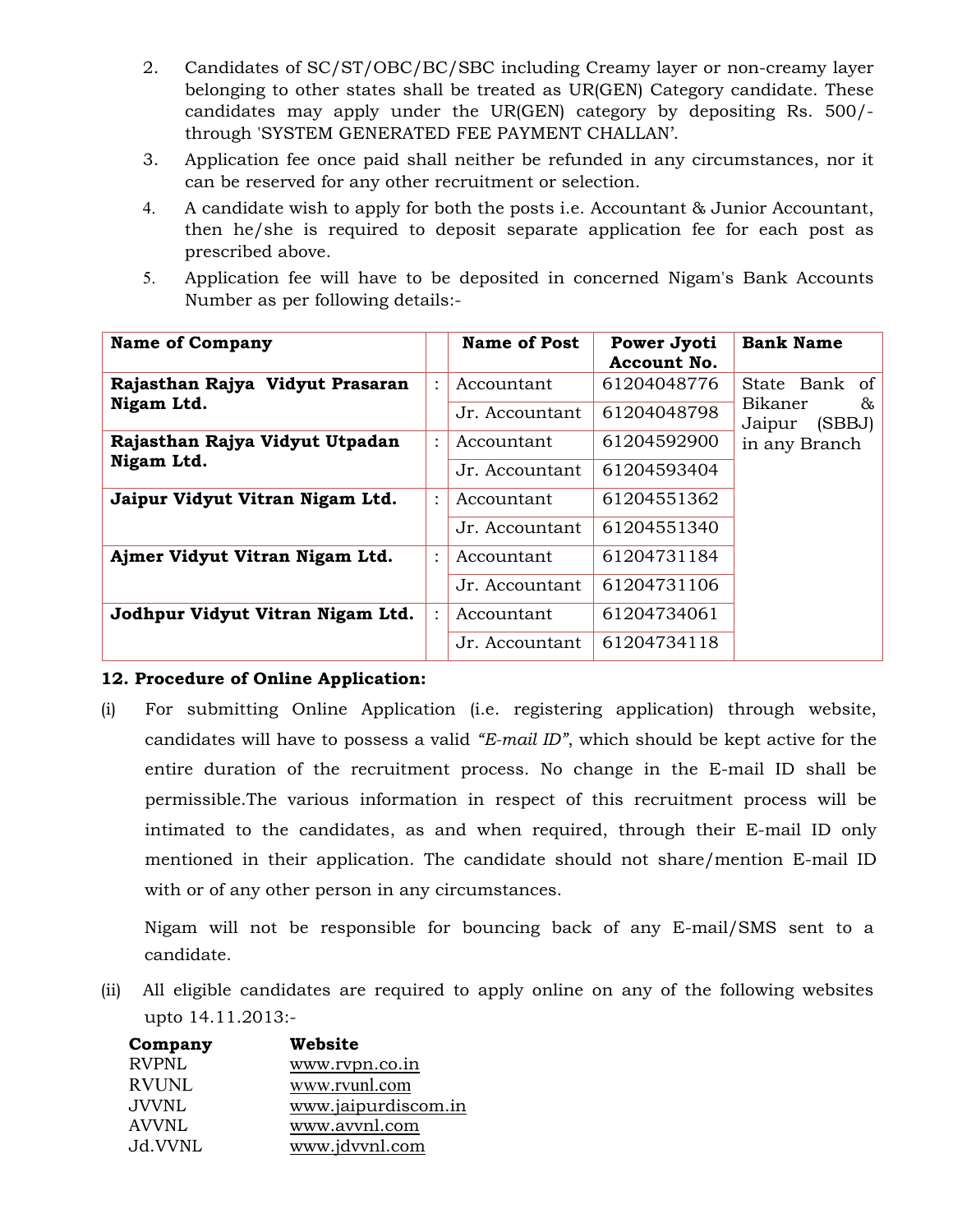- (iii) **How to Apply**:
- **i. Candidates are required to apply Online through any one of the websites mentioned above. No other means/mode of application will be accepted. The candidate should choose carefully name of any one company, in which he/she wish to apply no second option will be provided to change the company.**
- **ii. Candidates are required to have a valid personal email ID.** It should be kept active during the currency of this recruitment. The company may send call letters for written test, verification of documents etc. through the registered email ID. **Under no circumstances, he/she should share/ mention email ID to/ or of any other person.**
- **iii.** In case, a candidate does not have a valid personal email ID, he/she should create his/ her new email ID before applying Online.
- **iv.** Applicants are first required to go to the web-site www.rvpn.co.in OR www.rvunl.com OR www.jaipurdiscom.in OR www.avvnl.com OR www.jdvvnl.com and open the link 'Recruitment'. Thereafter, open the Recruitment Notification.
- **v.** Candidates have to visit the Recruitment Page of the website and going to the sub link titled **"Online APPLICATION FOR RECRUITMENT FOR ACCOUNTANT/JR. ACCOUNTANT 2013" click on this sub link will open up the appropriate online Application Format**
- **vi.** On submission of online Application successfully, the system will generate SBBJ Bank Challan copy with an unique registration number. The candidates need to download and print the same SBBJ Bank Challan copy and visit the nearest SBBJ Branch for making payment of application fee as already pre-printed on the SBBJ Bank Challan copy generated by the system.
- **vii**. Obtain the counterfoil (Applicant's Copy) of the Fee Payment Challan duly received by the Bank with **(a) Branch Name & Code Number (b) Transaction ID/Journal No (c) Date of Deposit**  filled by the Branch Official.
- **viii**. After making the payment at any of the SBBJ Bank Branches, candidates are required to visit the online application form link again and login using the registration number mention on your Challan itself and date of birth to feed/provide the challan information (a) Branch Name & Code Number (b) Transaction ID/Journal Number & (c) Date of deposit to complete the registration. Once the Challan details are submitted, the system will generate in registration slip with the candidate's critical application details alongwith the photographs and signature as uploaded by them. **Please make note till such time when a candidate does not provide valid Bank Challan information and successfully submits the form, his/her registration will not be considered valid.**
- **ix. The candidates should take a printout of the online Registration Slip and preserve it with them for their record and the same should NOT be sent at the Nigam's address or any other address. The Registration Slip printout will have to be submitted at the time of document verification alongwith the attested copies of certificates in support of Age, Qualification, Caste, Domicile, Non Creamy Layer, Number of children, Physical disability, Marriage registration certificate, in case of widow death certificate of her husband, in case of divorcee decree of court, as applicable**.
- **xi. The name of the candidate or his/her father/husband etc. should be spelt correctly in the application as it appears in the certificates/marks-sheets of Secondary School Exam. Any change/alteration found may disqualify his/her candidature.**
- **xii. Candidates will have to download the call letter from website by entering registration number and password. Candidates will be intimated about the same by E-mail/SMS. Physical call letters will not be sent by post.**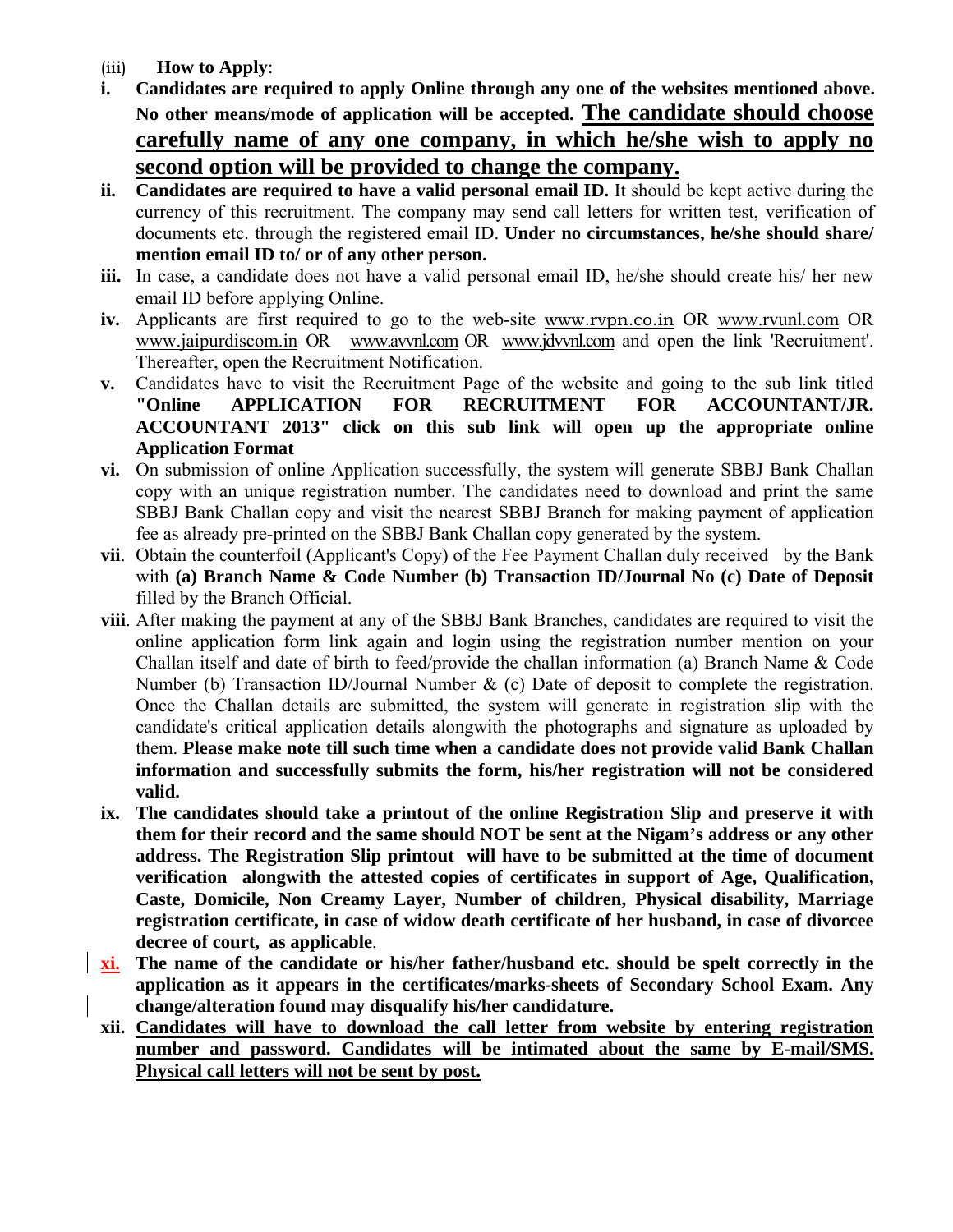| <b>Website Link Open</b>       |                                                | 22.10.2013                                 |  |  |  |
|--------------------------------|------------------------------------------------|--------------------------------------------|--|--|--|
| Date of Written<br>Competitive | Accountant                                     | 22.12.2013 (Sunday - Morning<br>Session)   |  |  |  |
| <b>Examination</b>             | Jr. Accountant                                 | 22.12.2013 (Sunday - Afternoon<br>Session) |  |  |  |
| <b>SBBJ Branches</b>           | Closing date of payment of fee at   14.11.2013 |                                            |  |  |  |

 **HELP LINE NO. : 9413393539 (DURING 9.30 AM TO 6.00 PM ON WORKING DAYS) NOTE:—** 

**All these dates are 'Tentative' and in case of any situation beyond control, these dates may be changed at any time. Information about such changes(s), if any, will be given on website. Candidates are advised to remain in touch with website for information regarding this recruitment process and changes in the schedule, if any.**

### **13. Other Instructions:-**

- 1. Before applying, the candidate is required to ensure at his/her own that he/she fulfills the eligibility criteria and other conditions mentioned in the advertisement as well as on the website.
- 2. Candidate should also ensure that particulars submitted by him/her are correct in all respect.
- 3. Permission at all stages of the recruitment process will be purely provisional subject to satisfying the prescribed eligibility criteria and also presuming that all information submitted by the candidate is complete & correct. Verification of documents/ checking of eligibility criteria with reference to original documents as well as other terms & conditions will be done only at the time of verification of documents.
- 4. The date of declaration of result/issuance of Marks-sheet of educational qualification shall be deemed to be the date of acquiring the qualification. No further correspondence will be entertained in this regard.
- 5. Candidature of a candidate is liable to be rejected automatically at any stage of recruitment process if any information provided by the candidate is found incomplete/incorrect/false or he/she has suppressed any information/material fact or is not found in conformity with the eligibility criteria mentioned in the advertisement. If, at any time during recruitment or even after joining service by a candidate, any of such shortcomings is noticed, his/her services are liable to be terminated without any notice.
- 6. Nigam reserves the right to cancel/restrict /modify/alter the recruitment process, if needed, without issuing any notice.
- 7. Legal jurisdiction will be Jaipur in case of any dispute.

**Secretary (Admn) RVPN**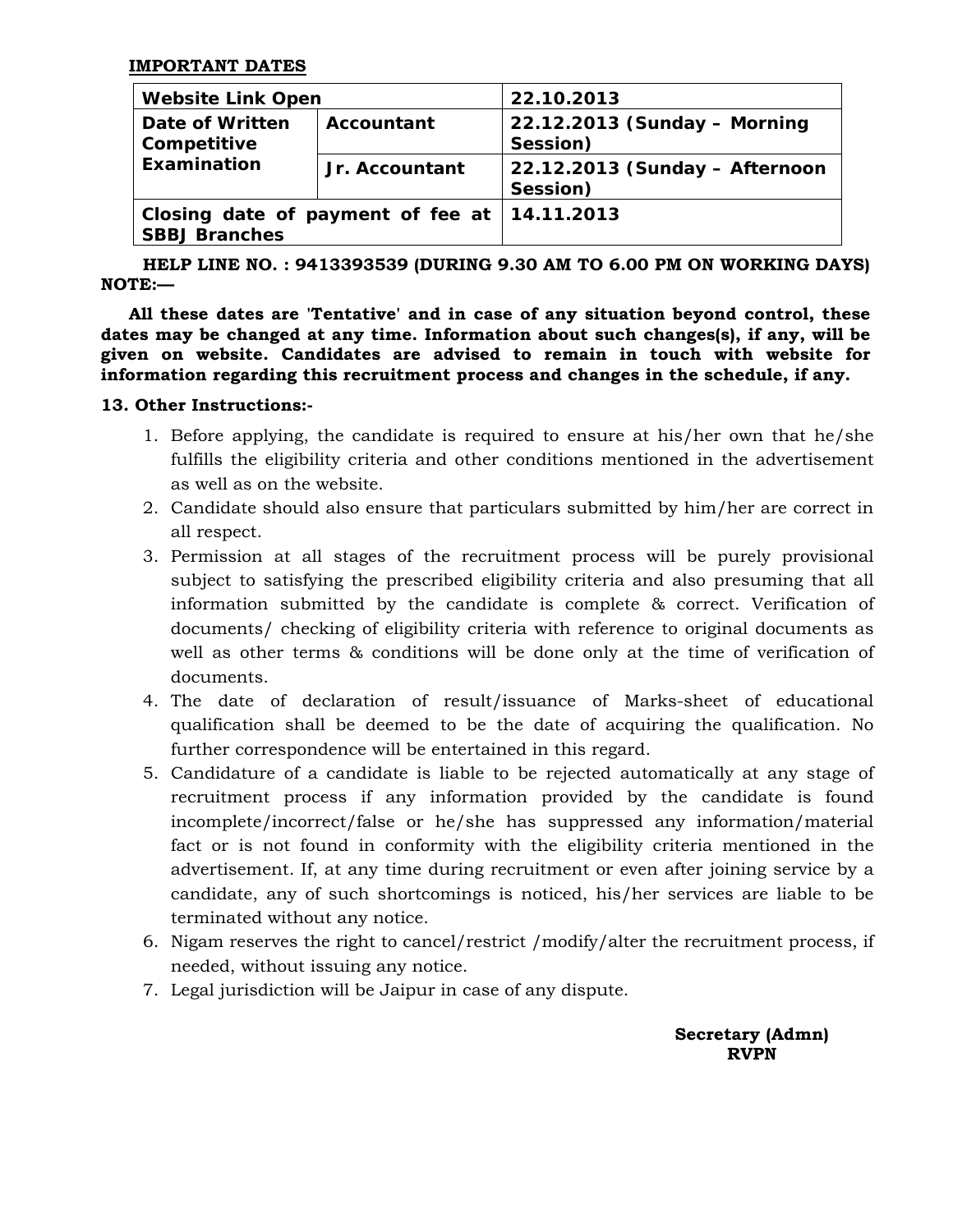# *Annexure I*

# **GUIDELINES FOR SCANNING THE PHOTOGRAPH & SIGNATURE**

Before applying online a candidate will be required to have a scanned (digital) image of his/her photograph and signature as per the specifications given below .

# **(i) PHOTOGRAPH IMAGE :**

- \_ Photograph must be a recent passport style colour picture.
- The picture should be in colour, against a light-coloured, preferably white, background.
- Look straight at the camera with a relaxed face
- If the picture is taken on a sunny day, have the sun behind you, or place yourself in the shade, so that you are not squinting and there are no harsh shadows
- If you have to use flash, ensure there is no "red-eye"
- If you wear glasses make sure that there are no reflections and your eyes can be clearly seen.
- \_ Caps, hats and dark glasses are not acceptable. Religious headwear is allowed but it must not cover your face.
- Dimensions 200 x 230 pixels (preferred)
- Size of file should be between 20KB–50 KB
- Ensure that the size of the scanned image is not more than 50KB. If the size of the file is more than 50 KB, then adjust the settings of the scanner such as the DPI resolution, no. of colours etc., during the process of scanning.

# **(ii) SIGNATURE IMAGE:**

\_ The applicant has to sign on white paper with Black Ink pen.

- The signature must be signed only by the applicant and not by any other person.
- The signature will be used to put on the Hall Ticket and wherever necessary.
- If the Applicant's signature on the answer script, at the time of the examination, does not match the signature on the Hall Ticket, the applicant will be disqualified.
- Dimensions  $140 \times 60$  pixels (preferred)
- Size of file should be between  $10A 20KB$
- Ensure that the size of the scanned image is not more than 20KB

# **SCANNING THE PHOTOGRAPH & SIGNATURE:**

- Set the scanner resolution to a minimum of 200 dpi (dots per inch)
- Set Color to True Color
- \_ File Size as specified above
- \_ Crop the image in the scanner to the edge of the photograph/signature, then use the upload editor to crop the image to the final size (as specified above).
- The image file should be JPG or JPEG format. An example file name is : image01.jpg or image 01.jpeg Image dimensions can be checked by listing the folder files or moving the mouse over the file image icon.

 Candidates using MS Windows/MSOffice can easily obtain photo and signature in .jpeg format not exceeding 50KB & 20KB respectively by using MS Paint or MSOffice Picture Manager. Scanned photograph and signature in any format can be saved in .jpg format by using ''Save As'' option in the File menu and size can be reduced below 50KB(photograph) & 20KB(signature) by using crop and then resize option (Please see point (i)  $\&$  (ii) above for the pixel size) in the "Image" menu. Similar options are available in other photo editor also.